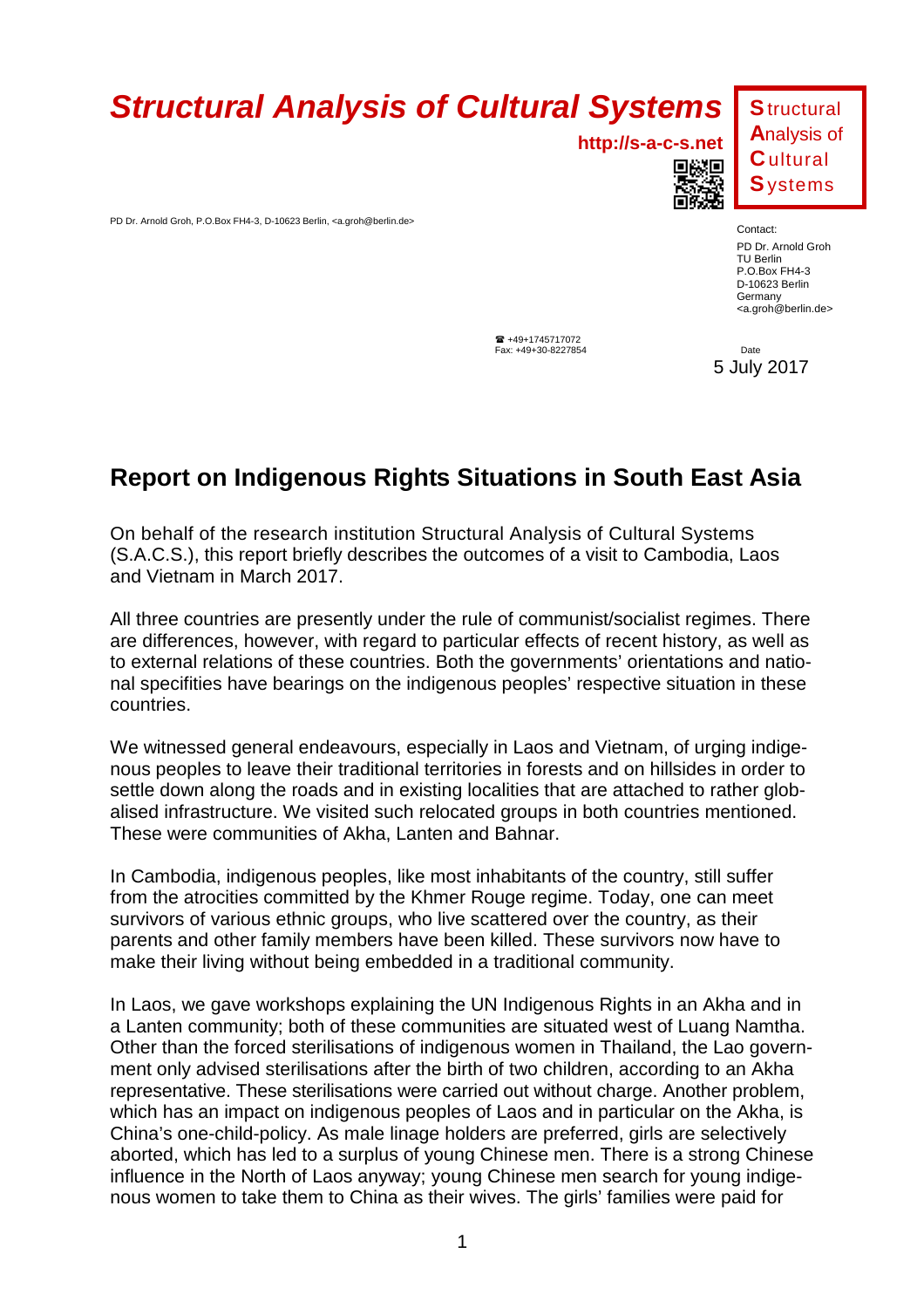that, as the Akha representative reported. Some of these marriages failed, which put the indigenous women into difficulties in China.

We were also informed that the Lao government's urge towards indigenous peoples to leave their traditional territories was associated with the fact that such areas were declared as nature reserves. Once relocated next to a road and near a town, indigenous peoples now send their children to school, where they learn the Lao language. However, people of the Akha communities alternatingly cultivate rice and rubber trees. According to our Akha informant, there was no more traditional killing of newborn twins nowadays. But these families were banished, and after the twins had been given up for adoption, the families could return to the village.

In Vietnam, we found that members of various ethnic groups are suffering under present policies. A representative of an ethnic group in South Vietnam reported about suppressions if one of the parents had worked for any US facility, such as an airport, during the Vietnamese War.

There have been recent reports about indigenous peoples in Vietnam, so-called Montagnards, who are presently persecuted by Vietnamese officials.<sup>1</sup> These indigenous peoples are also called "Jungle Christians", as they had adopted Christianity, which they now practice in their own ways. Since 2014, they have been fleeing across the border to Cambodia. As a reaction to that, the Vietnamese government has called on Cambodian government to extradite these refugees. The political relation between Cambodia and Vietnam is still very much characterised by Cambodia's gratitude towards Vietnam, which has brought down Pol Pot, the Khmer Rouge dictator. In fact, after consultations with UNHCR, Cambodia has granted asylum to only a small number of these refugees. $<sup>2</sup>$  The majority of them is fearing extradition to Viet-</sup> nam $3$  and is therefore hiding in the Cambodian forest.<sup>4</sup>

As we wanted to visit a traditional Montagnard region between Pleiku and An Khe, we tried to book a transport through an official travel agent. But it seemed that he was instructed to keep foreigners away from that region, telling us scare stories and saying that this area was forbidden for foreigners. In a second attempt, we were able to book a car with driver and guide in a different place. It turned out that the assertions about restrictions in that region were not true. Without any problems, we were able to visit a Bahnar village in vicinity to the main road. This community had been relocated in 1997. The younger people reported that their parents had not told them why this relocation had happened. They still speak their indigenous language, but due to the fact that they sell groceries along the road, they now also speak Vietnamese. Also, their children can go to school now. Yet, there is certain segregation from the non-indigenous Vietnamese population. Our guide, a Vietnamese from town, was somewhat surprised himself and said that he had never been in contact before with this ethnic group.

As travellers reported that officials tried to prevent foreigners to visit the region close to the Cambodian and Laos border triangle in 2003 because there were secret prisons or re-education camps where South Vietnamese were kept, such a reason could

l

<sup>&</sup>lt;sup>1</sup> E.g. Human Rights Watch report, 26 June 2015, https://www.hrw.org/report/2015/06/26/persecutingevil-way-religion/abuses-against-montagnards-vietnam.<br>2 http://opendeersuk.org/powe/steries/vietnam\_160125.pd

http://opendoorsuk.org/news/stories/vietnam\_160125.php

<sup>&</sup>lt;sup>3</sup>https://newint.org/features/web-exclusive/2015/07/10/cambodia-vietnam-persecuted-christians/

<sup>&</sup>lt;sup>4</sup> https://www.vice.com/en\_us/article/nn9zbb/in-the-jungle-and-on-the-run-from-vietnam